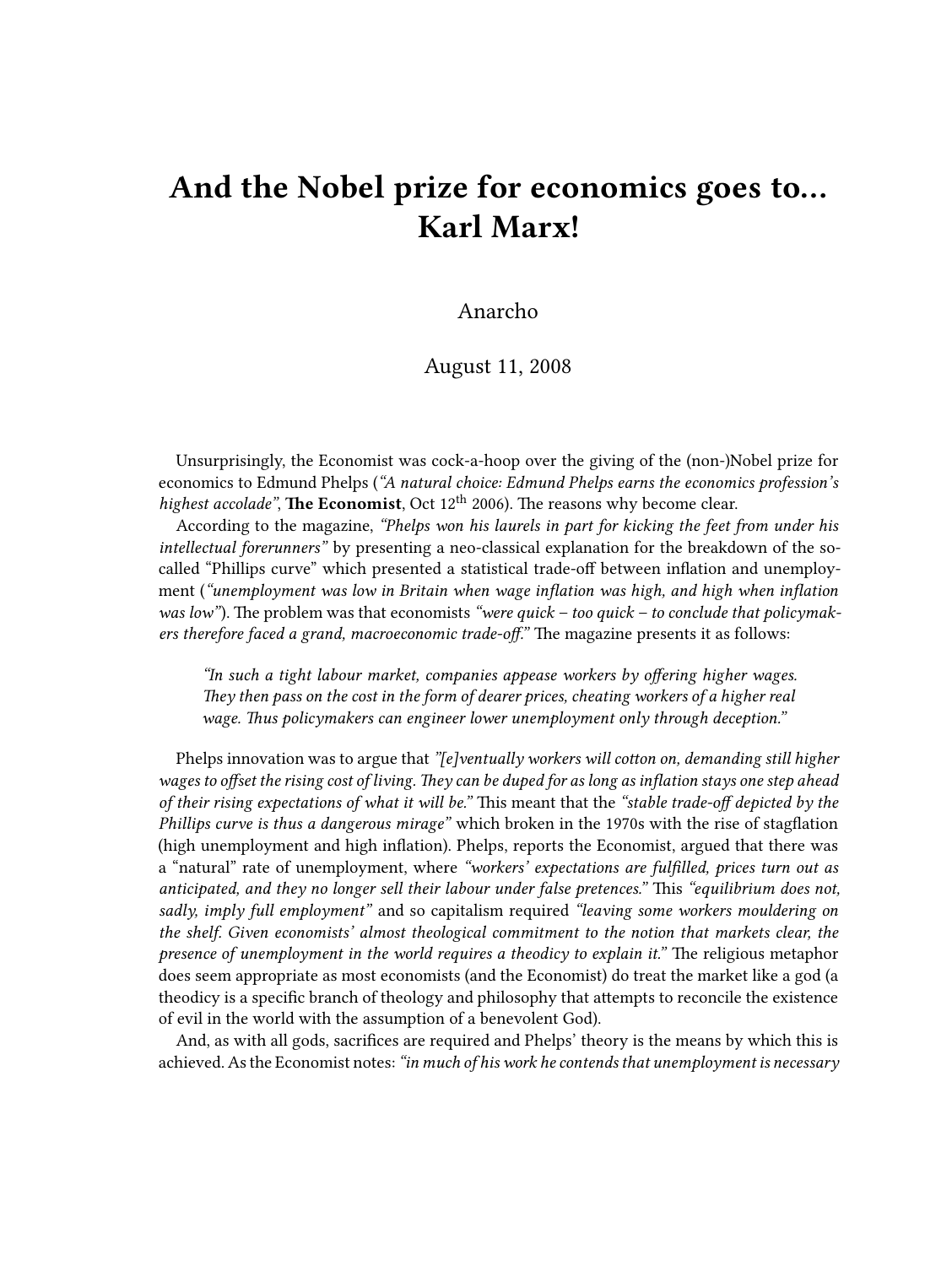*to cow workers, ensuring their loyalty to the company and their diligence on the job, at a wage the company can afford to pay"* (i.e., one which would ensure a profit). Unsurprisingly, attempts to lower the "natural rate" have all involved using the state to break the economic power of working class people (attacking unions, increasing interest rates to increase unemployment in order to temporarily *"cow"* workers and so on). All so that profits can be keep high in the face of the rising wages caused by the natural actions of the market!

Yet Phelps' conclusions are hardly new. Anarchists and other socialists have been arguing that capitalism has no tendency to full employment since the 1840s either in theory or in practice. They have also noted how periods of full employment bolstered workers' power and harmed profits. It is the fundamental disciplinary mechanism of the system (*"a whip in [the bosses'] hands, constantly held over you, so you will slave hard for him and 'behave' yourself,"* to use Berkman's memorable phrase). It is, in other words, *"inherent in the wage system"* and *"the fundamental condition of successful capitalist production."* While it is *"dangerous and degrading"* to the worker, it is*"very advantageous to the boss"* and so capitalism *"can't exist without it."* (Alexander Berkman, **What is Anarchism?**, p. 26)

These kinds of arguments used to be dismissed as nonsense by neo-classical economists (the main branch of the religion). So it is ironic Phelps has got a (non-)Nobel prize for restating, in neo-classical jargon, the model of the labour market expounded in, say, Chapter 25 of the first volume of Marx's **Capital**:

*"If [capital's] accumulation, on the one hand, increases the demand for labour, it increases on the other the supply of labourers by the 'setting free' of them, whilst at the same time the pressure of the unemployed compels those that are employed to furnish more labour, and therefore makes the supply of labour, to a certain extent, independent of the supply of labourers. The action of the law of supply and demand of labour on this basis completes the despotism of capital. As soon, therefore, as the labourers learn the secret, how it comes to pass that in the same measure as they work more, as they produce more wealth for others … as soon as, by Trades' Unions, etc., they try to organise a regular co-operation between employed and unemployed in order to destroy or to weaken the ruinous effects of this natural law of capitalistic production on their class, so soon capital and its sycophant, Political Economy, cry out at the infringement of the 'eternal' and so to say 'sacred' law of supply and demand. Every combination of employed and unemployed disturbs the 'harmonious' action of this law. But, on the other hand, as soon as … adverse circumstances prevent the creation of an industrial reserve army and, with it, the absolute dependence of the working-class upon the capitalist class, capital … rebels against the 'sacred' law of supply and demand, and tries to check its inconvenient action by forcible means and State interference."*

That the Economist and Phelps are simply echoing, and confirming, Marx is obvious. Phelps' theory has informed "State interference" in the economy for the last 30 odd years. The use of Phelps' theory by capital in the class war is equally obvious — as was so blatantly stated by the Economist.